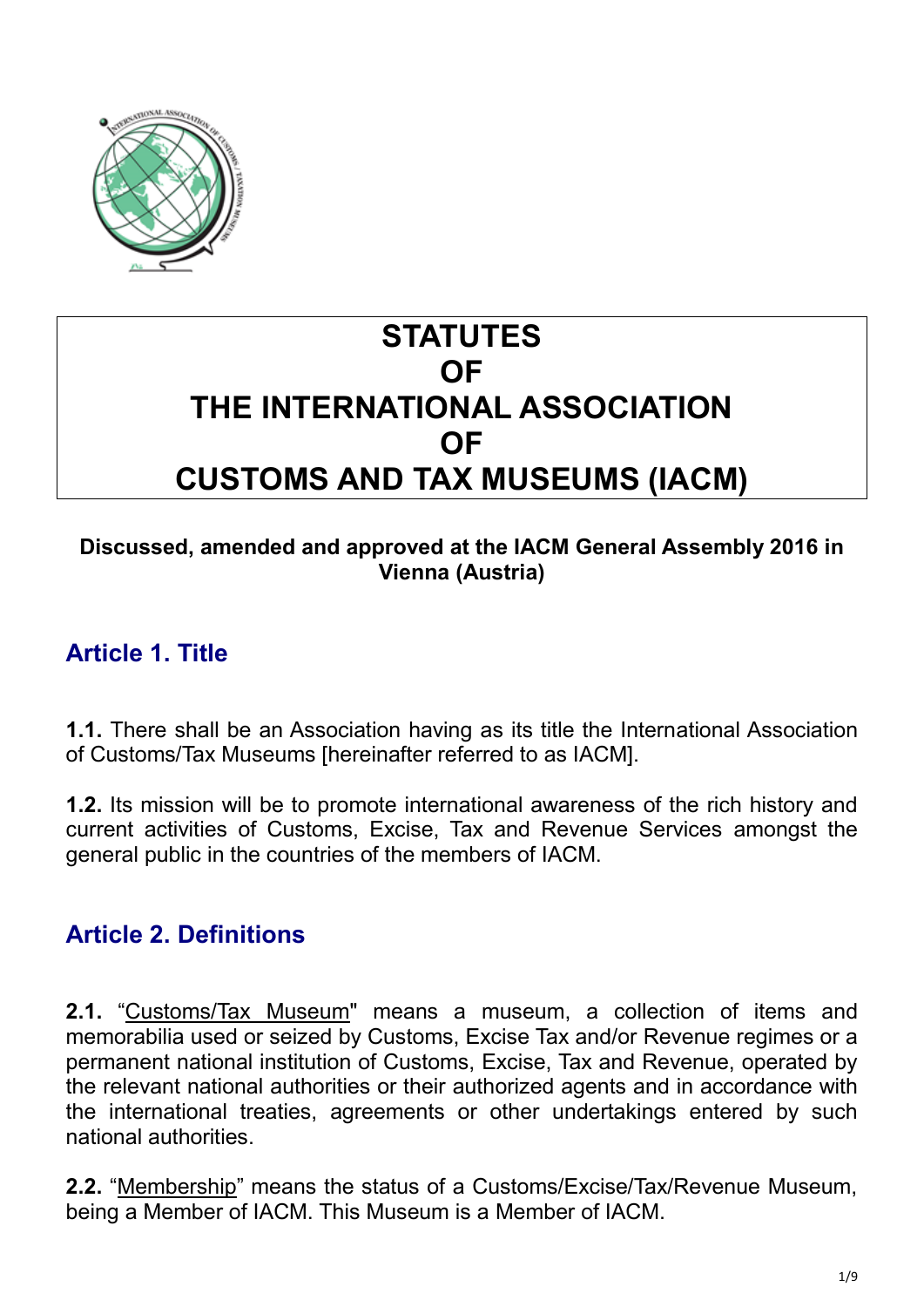**2.3**. A "delegate" is any person appointed by a member of IACM or its superior authorities. These institutions can appoint up to three delegates.

**2.4.** "Officer of IACM" is any delegate, elected by the General Assembly to the Office of President, Secretary or Treasurer of IACM, in accordance with the relevant statutes.

# **Article 3. Aims and Objectives**

The aims and objectives of IACM shall be to:

**3.1.** Recognize and promote the considerable benefits accruing from the collection, preservation, documentation, interpretation, education, marketing and display of Customs, Excise, Taxation and Revenue artefacts, records and any other medium deemed appropriate. These benefits include*:*

 $\Box$  Raise public awareness of the rich and exciting heritage of Customs, Excise, Tax and/or Revenue Departments;

□□Gain national and international support for the current work of Customs, Excise, Tax and/or Revenue departments in countries, especially their role in protecting society;

□□Foster a greater understanding and sense of belonging among staff engaged in the current work of Customs, Excise, Tax and/or Revenue Services worldwide.

□□ Help to increase public understanding of the roles of Customs, Excise and Taxation departments, and thus help to promote a greater understanding of the rights and responsibilities in connection with the objectives of individual departments and encourage a greater level of compliance.

**3.2.** Establish, maintain and promote an international network of museums that satisfy the criteria laid down in Article 2.1. This shall include promoting professional standards in identification, study, collection, preservation, exhibition and interpretation of relevant objects and materials. It may also include events, public programs, a dedicated IACM website and formal educational activities along with joint exhibitions and the exchange, distribution and loan of publications and artefacts and any other forms of co-operation deemed appropriate.

**3.3.** Improve professional standards and encourage research, separately or in groups of members, to further the aims and objectives of IACM.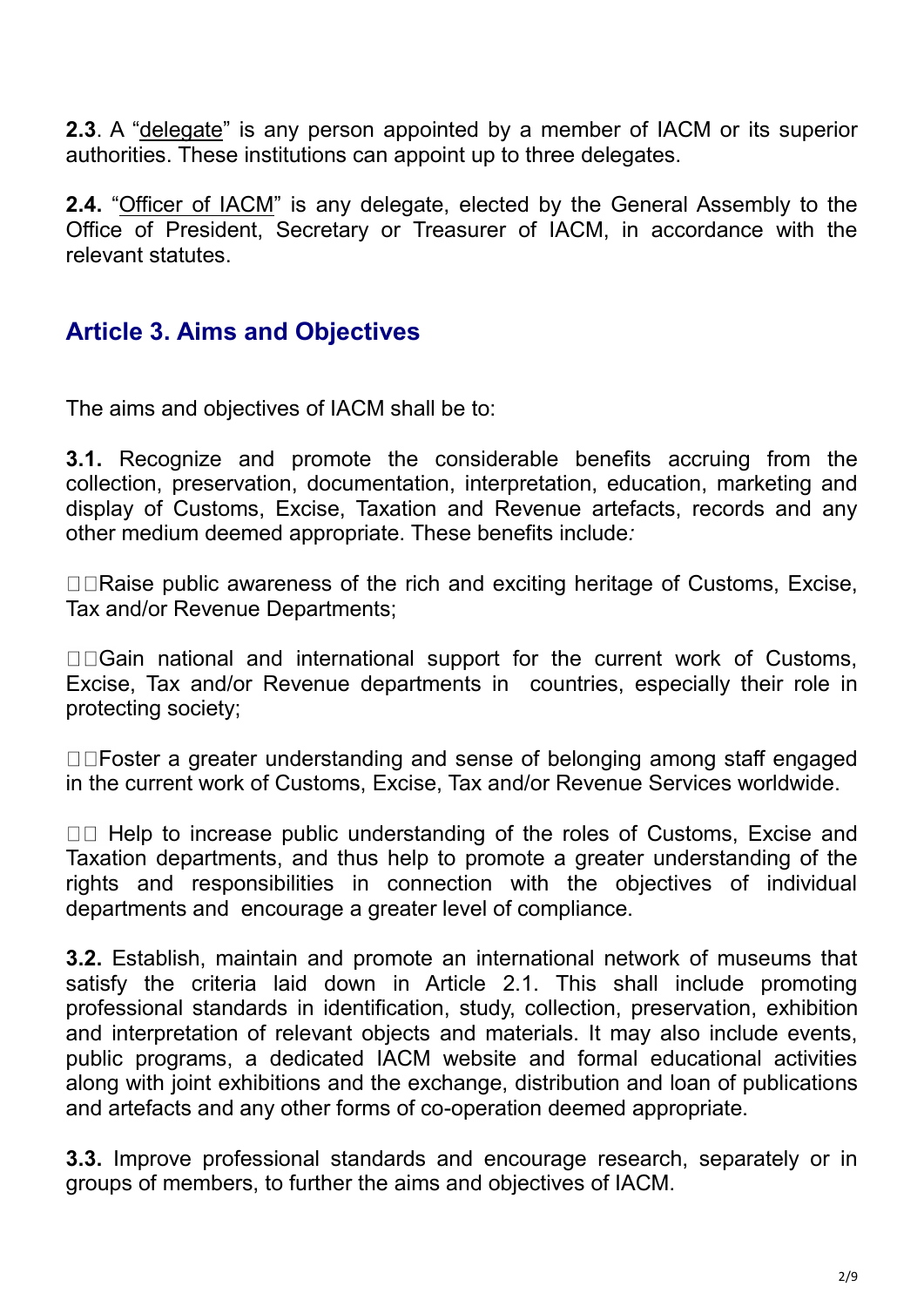# **Article 4. Membership and voting rights**

#### **4.1.** Application for Membership

**4.1.1.** Membership of IACM shall be open to Customs/Excise/Tax/Revenue Museums as defined in Article 2.1.

**4.1.2.** Application for membership of IACM must be made in writing to the President. Decisions on membership will be taken by the General Assembly after minimum notice of two months has been served on the relevant parties. The application will be considered at the next General Assembly and the decision conveyed in writing to the applicants. In the event of an application for membership being received outside the specified time, the President will decide on its consideration at the next General Assembly**.**

**4.1.3.** The IACM membership fee is to be decided by the General Assembly for the next working year. The fee must be paid no later than  $24<sup>th</sup>$  June of that following year.

#### **4.2.** Cancellation of Membership

A member wishing to terminate membership of IACM shall inform the President in writing no later than three months to the end of the year. In this case the cancellation will become effective at the end of the year.

The membership also will end in case of non-payment of the IACM membership fee. The Treasurer informs the General Assembly via his financial report, when members have not paid for three consecutive years. A final reminder will then be sent out by the President, officially pointing out the consequences of nonpayment. If no settlement is received by the end of that financial year, the defaulting member is considered as no longer a member of IACM.

#### **4.3.** Voting

Voting at meetings, conferences and general assemblies of IACM is restricted to members only, as defined in Article 2.2. Without prejudice to the regulation in Article 6.4 and 9.5 each member shall have one vote.

### **Article 5. Working language**

The working language of IACM is English. A member country who hosts an IACM Meeting, Conference or General Assembly, may opt to use additional languages for that occasion at the expense of the hosting country. Where this option is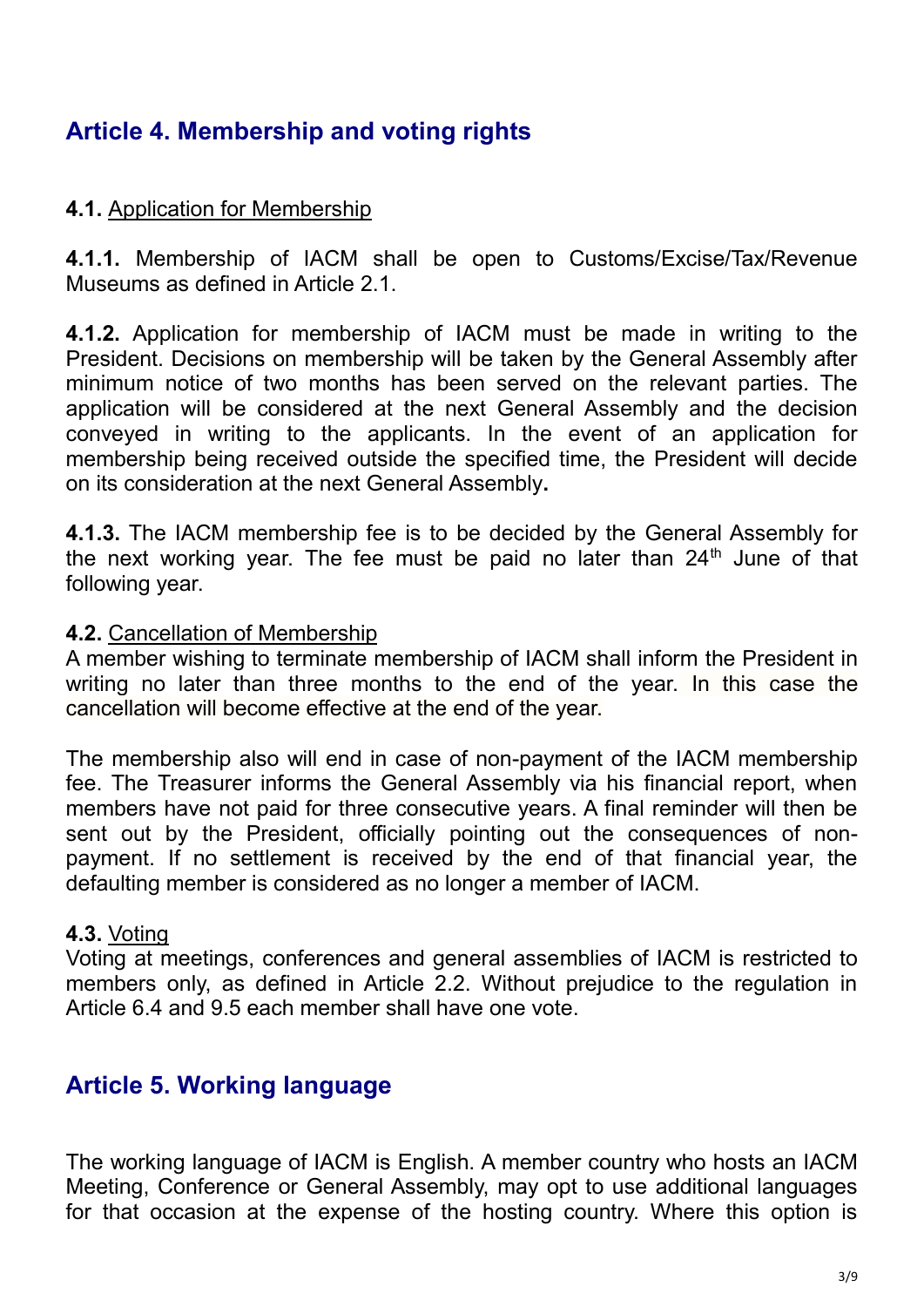exercised, the President and Secretary must be notified in sufficient time to inform the delegates.

# **Article 6. IACM Officers**

**6.1.** The President, the Secretary, and the Treasurer shall be designated at a General Assembly and shall serve for a term covering the next three General **Assemblies** 

**6.2.** Nominations for the President, Secretary and Treasurer should be notified in writing to the Secretary at least two months in advance of the General Assembly where the elections are to take place.

**6.3.** Each nomination must be proposed by a member seconded by another member at the General Assembly.

**6.4.** Where there is more than one nomination of officers for any of the designated Offices, the President must call for a vote of the members represented at the General Assembly. Voting will be carried out in accordance with Article 4.3. In the event of a tie, the member, represented by the President will have an extra vote.

**6.5.** If a President, Secretary and/or Treasurer stand for re-election, a person appointed by the General Assembly shall chair the election proceedings in the absence of the outgoing Officer/s.

**6.6.** In the event of the President's resignation during his/her term of Office, the Secretary shall act as President until the next General Assembly.

**6.7.** In the event of the Secretary's resignation during his/her term of Office, the President and Treasurer shall nominate an interim Secretary from the membership of IACM to act in that capacity until the next General Assembly.

**6.8.** In the event of the Treasurer's resignation during his/her term of Office, the President, Secretary and internally appointed auditors shall nominate an interim Treasurer from the membership of IACM to act in that capacity until the next General Assembly.

**6.9.** The outgoing President shall transfer all non-financial records relating to IACM to the incoming President.

**6.10.** The outgoing Secretary shall transfer all records created during his/her term of Office to the incoming Secretary.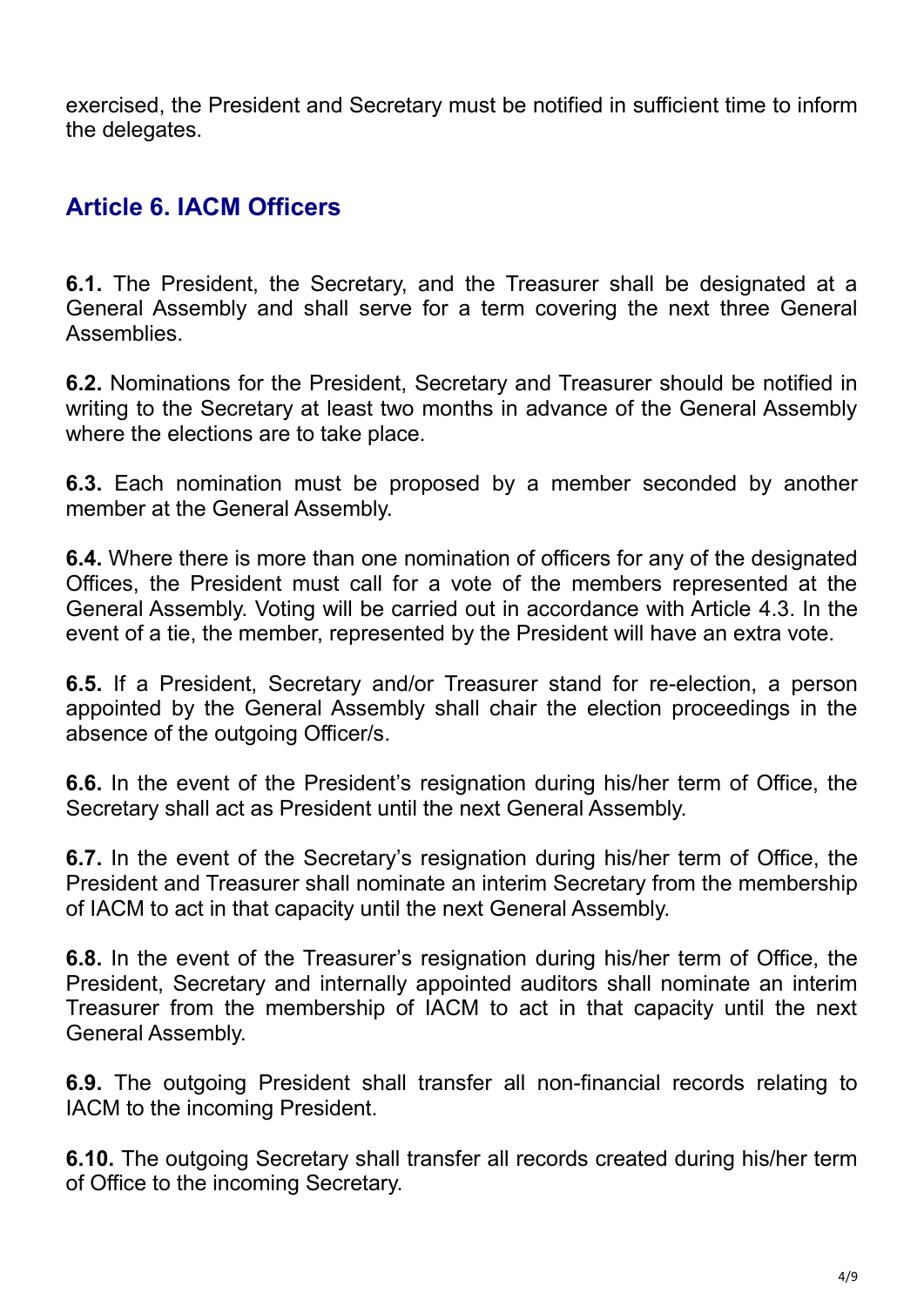**6.11.** The outgoing Treasurer shall transfer a complete set of financial accounts, fully audited, to the incoming Treasurer.

**6.12.** If for any reason a member is satisfied that any, or all, of the elected Officers of IACM are unfit or otherwise unsuitable to continue in that Office, or Offices, s/he must obtain the written support of 50% of the members of IACM. The precise reasons for this action must be stated in writing, accompanied by the requisite support, to the Secretary of IACM, not later than two months prior to the next General Assembly.

**6.13.** All material relevant to Article 6.12 shall, within two weeks of receipt, be presented by the Secretary to the Officer/s specified.

The Secretary shall arrange as a priority that the matter be placed on the agenda of the General Assembly. The Officer/s specified on the material shall be allowed, if s/he wishes, the opportunity to address the issue before the full General Assembly. Debate following the foregoing procedure must take place in the absence of the Officer/s specified.

**6.14.** When the Chairperson, as defined in Article 8.6, of the General Assembly decides that sufficient time has been allocated, the matters referred to in Articles 6.12 and 6.13 may be put to a vote of all members of IACM present at the General Assembly, in accordance with Articles 4.3. Proposals for removal from Office of any Officer of IACM will require a majority of 50 % plus one vote of the members present at the General Assembly where the vote is taken.

### **Article 7. Address**

**7.1.** The IACM shall reside where its President has his/her office. If this is not possible, it shall reside in the country where the Secretary has his/her office.

**7.2.** Where legal interpretation of any aspect of IACM Statutes is deemed necessary, the law to be applied will be that in force in the jurisdiction where IACM is residing at the time such interpretation is required.

### **Article 8. Conference**

**8.1.** The Conference shall be held annually, or at other times at the written request of 50% of the members.

**8.2.** Conference shall take place immediately before or after the General Assembly of IACM, as decided by the Officers and the member hosting it.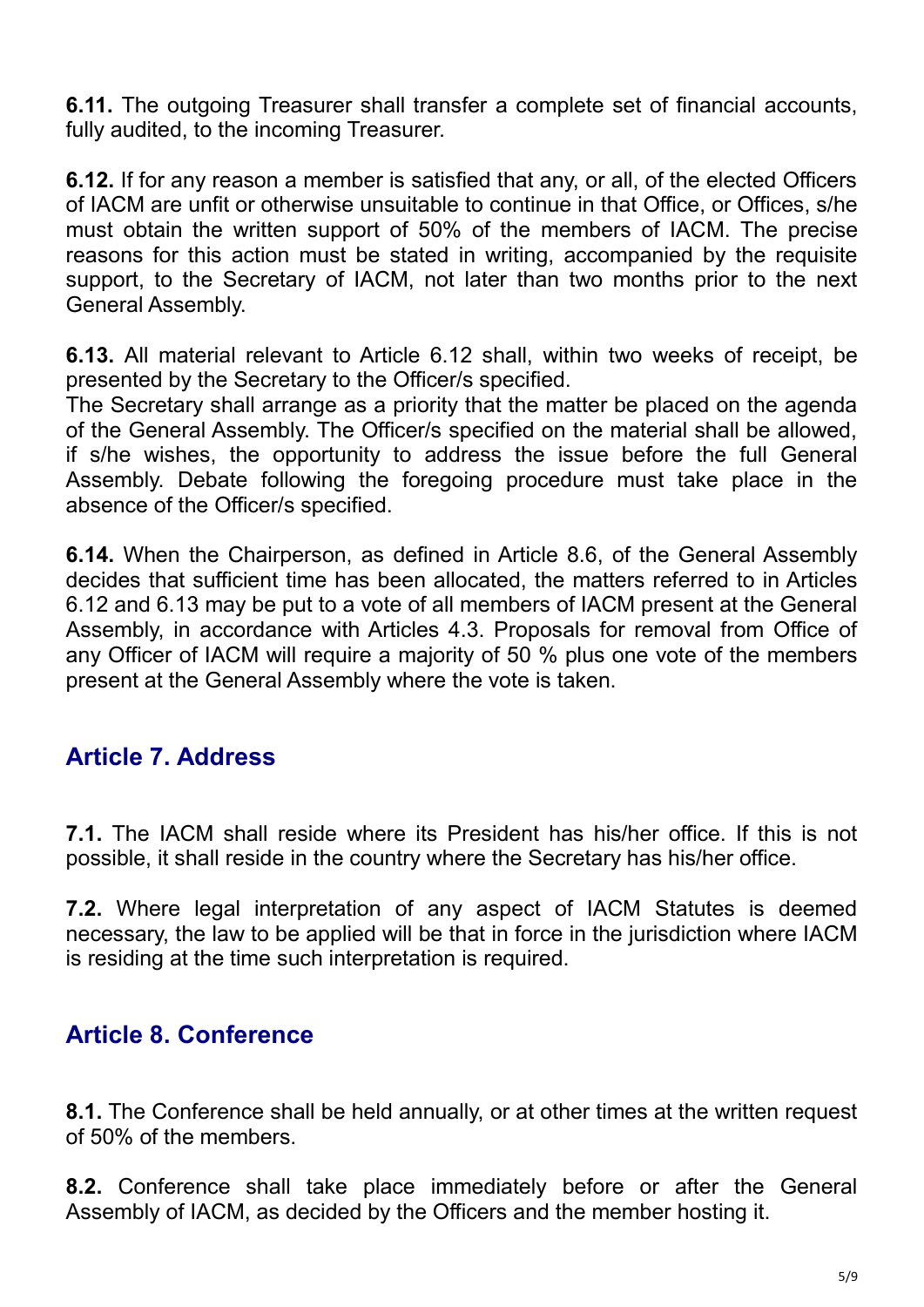**8.3.** The business of Conference shall be decided by the Officers and the host member.

**8.4.** The venue and date of the next Conference and General Assembly shall be decided not later than the previous General Assembly. These shall be agreed between the host member and the General Assembly.

**8.5.** The topic of the next Conference shall be decided at the current Conference.

**8.6.** The Conference shall be chaired by the President, Secretary of IACM, Treasurer of IACM, or by any delegate appointed by them.

**8.7.** Attendance at Conference shall consist of delegates of the members, invited guests of the Officers of IACM, invited guests of the host country and any persons deemed appropriate by the host member.

**8.8.** The Conference Secretary shall be a person from the member hosting that Conference, or a person nominated with the agreement of the previous General Assembly.

**8.9.** The Conference Secretary shall circulate to all members a resume of Conference and General Assembly proceedings, within 2 months of the end of **Conference** 

**8.10.** Video- or voice records and photos are only allowed during the opening speeches or if all delegates agree.

**8.11.** The Conference may appoint Working Groups to further the aims and objectives of IACM in accordance with Article 3. It is expected that every member will fully contribute to and participate in working groups.

**8.12.** Each Working Group must appoint a Chairperson who shall act as its spokesperson and make the necessary reports to the President. A Chairperson must make a full report of the Working Group to each General Assembly.

**8.13.** Working Groups must lodge their first progress report with the President not later than six months after Conference, or at an earlier time if decided by Conference.

**8.14.** Members are required to participate fully in Working Groups to further the aims and objectives of IACM. In the absence of sufficient voluntary nominations for a particular Working Group, the President may appoint any member s/he deems to be suitable and with particular consideration for wider participation.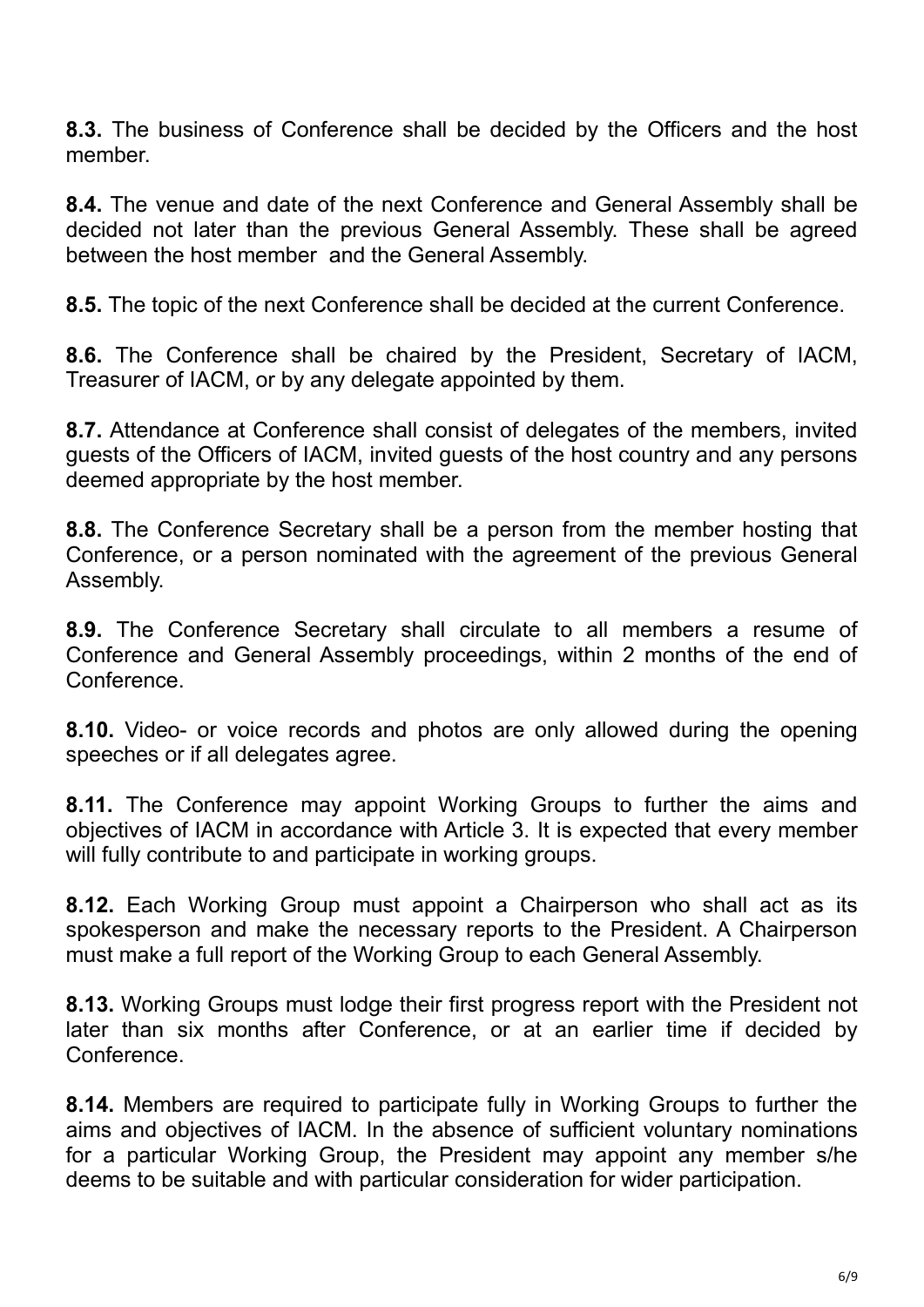# **Article 9. General Assembly**

**9.1.** The General Assembly shall be held at least once per year and it shall be chaired by the President. Where the President is unavoidably absent, the General Assembly shall be conducted by the Secretary or other delegates, nominated by the Officers of IACM.

**9.2.** The General Assembly is the body empowered to adopt any amendment to the Statutes and to decide on the award of the IACM honors according to Art. 12. Proposals to amend Statutes must be circulated to all members, not later than two months prior to the Conference and General Assembly. Resolutions concerning amendments to the Statutes shall require a 50% majority of members plus one vote present at the General Assembly.

**9.3.** Attendance at the General Assembly is restricted to the delegates of the members of IACM as defined in Article 2.2, the Conference Secretary and any other official nominated by the host member to further the aims and objectives of IACM. The number of delegates should not exceed three delegates from any member country. Requests for greater representation must be made to the host country, not later than six months before the relevant General Assembly.

**9.4.** A quorum for the General Assembly shall be 50% of the members present at the General Assembly.

**9.5.** Where there is parity in voting the President or his/her deputy shall have the casting vote.

**9.6.** "Present" means physical presence or by proxy authorized in writing. The number of proxies is limited to one per member present at the General Assembly.

**9.7.** The President shall have the right to order business of the General Assembly.

**9.8.** Video- or voice records and photos are only allowed during the opening speeches or if all delegates agree.

**9.9.** The President shall give each General Assembly an oral or written report of his/her office since the previous General Assembly.

**9.10.** The Treasurer shall present a report on IACM finances to the General Assembly.

**9.11.** Where any difficulty is unable to be resolved by the General Assembly, the matter may be referred for legal opinion; the cost of such legal opinion is to be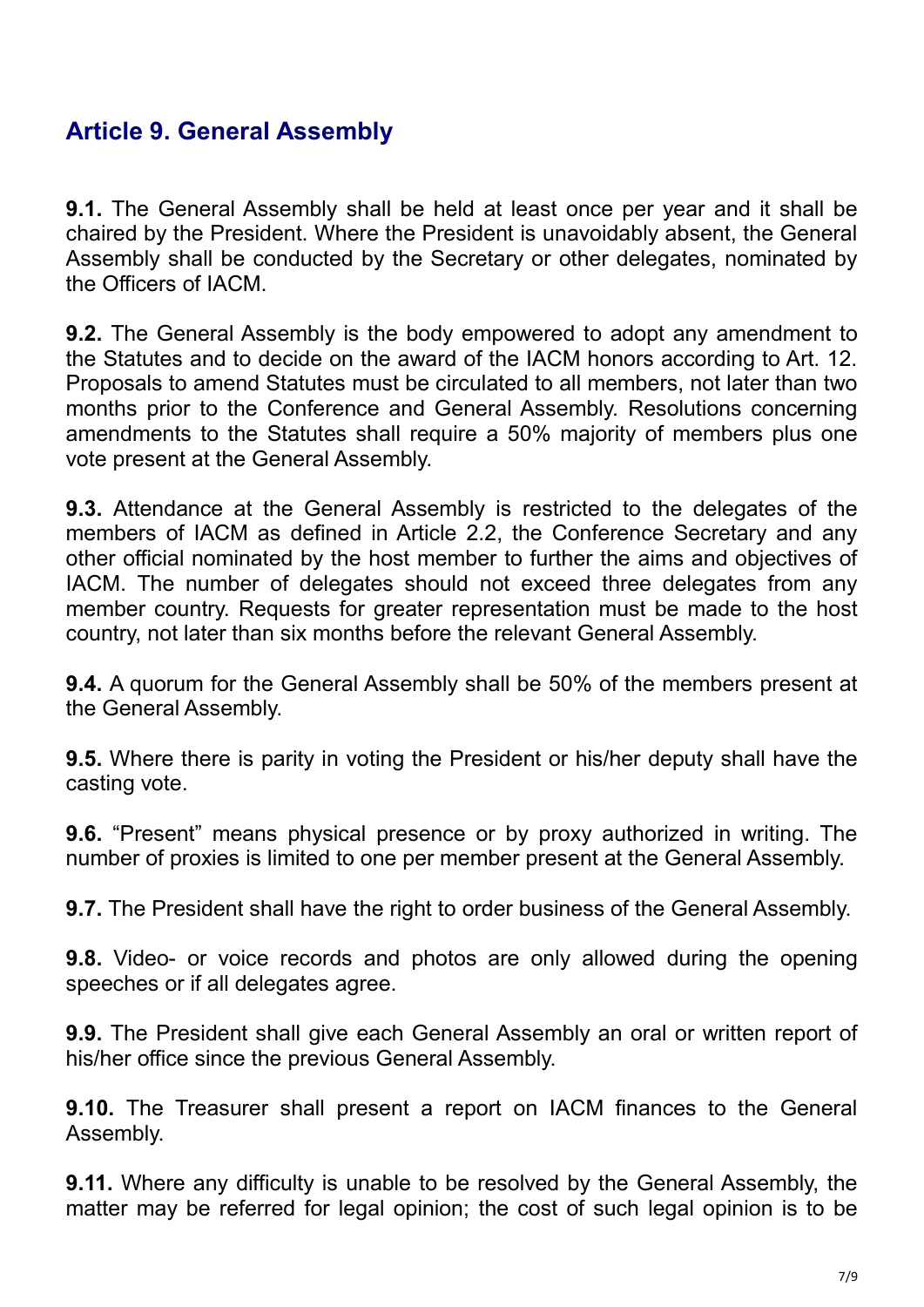decided by the General Assembly.

# **Article 10. Responsibilities of the Officers**

**10.1.** Any property of IACM shall be the responsibility of the President.

**10.2.** IACM is not responsible for the actions of its members.

**10.3.** The President shall be responsible for all IACM matters including maintaining its nonfinancial records in conjunction with the Secretary.

**10.4.** The Treasurer shall be responsible for maintaining a bank account in the name of IACM. The Treasurer and President shall be signatories to the account.

**10.5.** The Treasurer, under the supervision of the President, shall keep the accounts of IACM.

**10.6.** The President and Treasurer shall be responsible for ensuring that the accounts of IACM are audited by two auditors elected from the membership of IACM by the General Assembly. If one or both these auditors are not present at the General Assembly, the President will nominate appropriate proxies out of the present delegates.

**10.7.** The auditors shall, annually or at such times as decided by the General Assembly, examine all books, records and any other medium relevant to the accounts of IACM. At each General Assembly, the auditors shall present a statement of their examination and their interpretation of the financial position of IACM. They shall be empowered to make suggestions on any aspect of the financial accounts to the General Assembly.

### **Article 11. Finance and Liabilities**

**11.1.** The member hosting the Conference and General Assembly shall be responsible for the liabilities incurred in arranging and holding the meetings of the Conference and the General Assembly.

**11.2.** All other liabilities shall be the responsibility of the member that incurred them.

**11.3.** The costs of the board shall be paid by the administration where the board members reside.